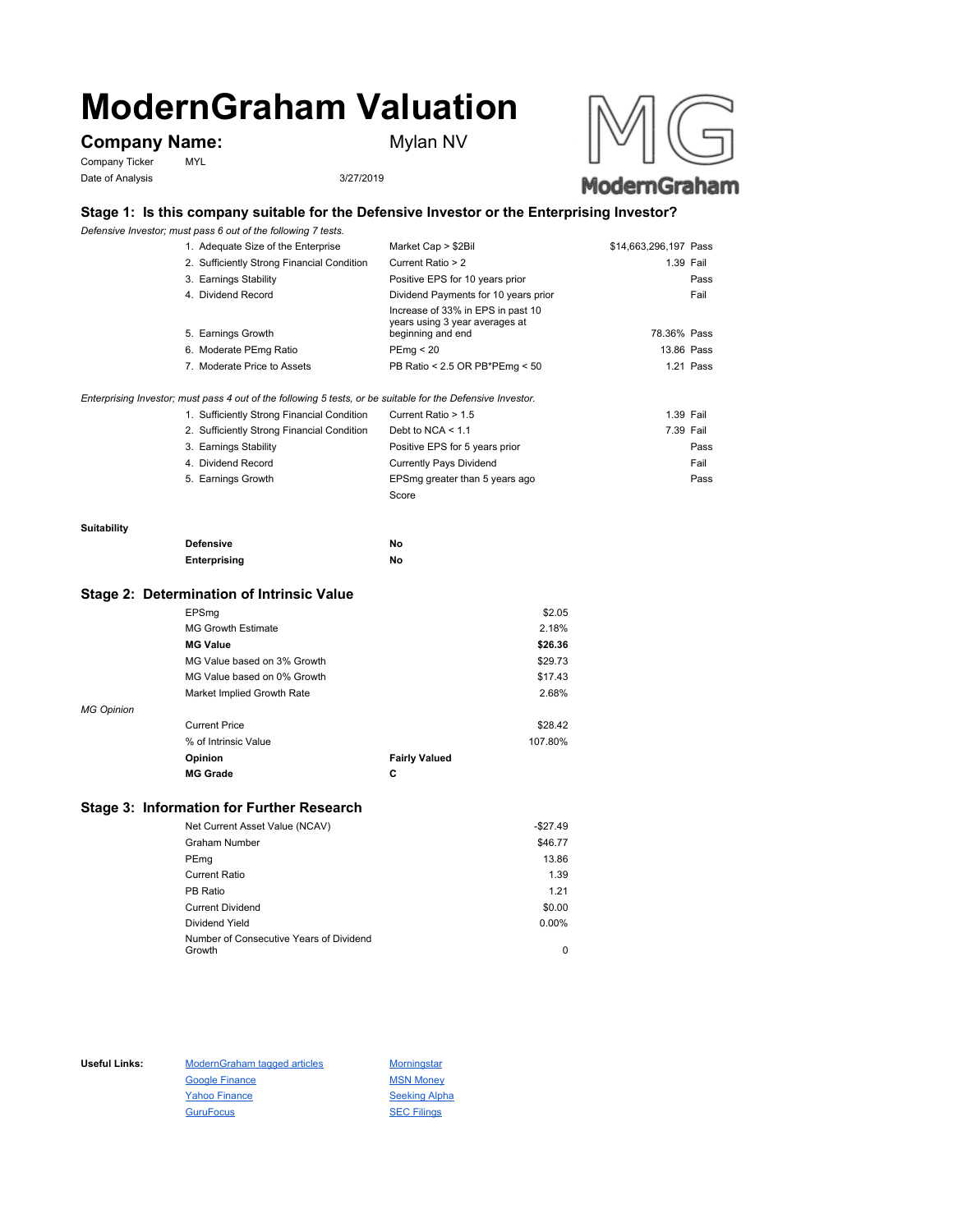| <b>EPS History</b> |          | <b>EPSmg History</b>                 |                  |
|--------------------|----------|--------------------------------------|------------------|
| Next Fiscal Year   |          |                                      |                  |
| Estimate           |          | \$4.12 Next Fiscal Year Estimate     | \$2.05           |
| Dec2018            | \$0.68   | Dec2018                              | \$1.14           |
| Dec2017            | \$1.30   | Dec2017                              | \$1.44           |
| Dec2016            | \$0.92   | Dec2016                              | \$1.54           |
| Dec2015            | \$1.70   | Dec2015                              | \$1.79           |
| Dec2014            | \$2.34   | Dec2014                              | \$1.71           |
| Dec2013            | \$1.58   | Dec2013                              | \$1.29           |
| Dec2012            | \$1.52   | Dec2012                              | \$0.94           |
| Dec2011            | \$1.22   | Dec2011                              | \$0.57           |
| Dec2010            | \$0.68   | Dec2010                              | \$0.28           |
| Dec2009            | \$0.30   | Dec2009                              | \$0.17           |
| Dec2008            | $-$1.05$ | Dec2008                              | \$0.25           |
| Mar2007            | \$0.99   | Mar2007                              | \$0.91           |
| Mar2006            | \$0.79   | Mar2006                              | \$0.89           |
| Mar2005            | \$0.74   | Mar2005                              | \$0.89           |
| Mar2004            | \$1.21   | Mar2004                              | \$0.89           |
| Mar2003            | \$0.96   | Mar2003                              | \$0.68           |
| Mar2002            |          | \$0.91 Balance Sheet Information     | 12/1/2018        |
| Mar2001            |          | \$0.13 Total Current Assets          | \$6,367,700,000  |
| Mar2000            |          | \$0.52 Total Current Liabilities     | \$4,587,800,000  |
| Mar1999            |          | \$0.41 Long-Term Debt                | \$13,161,200,000 |
|                    |          | <b>Total Assets</b>                  | \$32,734,900,000 |
|                    |          | Intangible Assets                    | \$23,412,400,000 |
|                    |          | <b>Total Liabilities</b>             | \$20,567,800,000 |
|                    |          | Shares Outstanding (Diluted Average) | 516,500,000      |